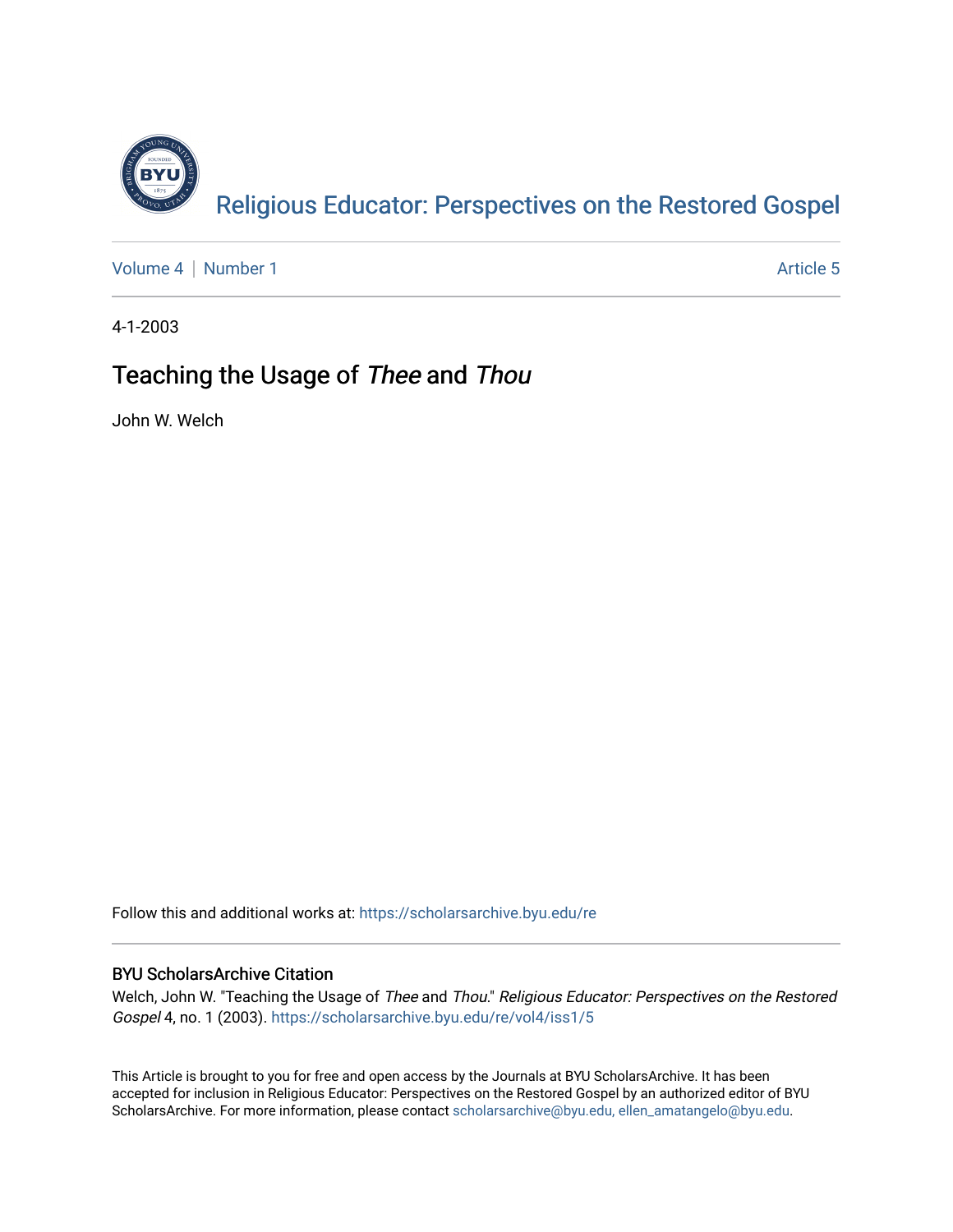# Teaching the Usage of Thee and Thou

John W. Welch

**John W. Welch** is a professor of law at BYU and editor-in-chief of BYU Studies.

In his May 1993 general conference address, Elder Dallin H. Oaks encouraged Latter-day Saints to address God by using "special words that have been sanctified by use in inspired communications, words that have been recommended to us and modeled for us by those we sustain as prophets and inspired teachers."<sup>1</sup> In particular, he mentioned the use of the pronouns thee, thou, thy, and thine to show respect to God,<sup>2</sup> even though those words may seem "archaic... unfamiliar and difficult."<sup>3</sup> Indeed, using these reverent forms of speech when addressing God in prayer or encountering them in the scriptures can be confusing or awkward. But with a little effort, this small hurdle can be removed for people who wish to use these pronouns more comfortably The use of thee and thou has shifted somewhat arbitrarily and loosely over the centuries;<sup>4</sup> however, I believe the following six guidelines may be helpful in teaching children or other students or useful simply in keeping the basic patterns in mind. These reminders are not intended to create rigid constraints on the free flow of words uttered in love and humility before the lord because the essence of prayer is not in the parts of speech but in the sincerity of a person's heart. The following patterns, however, may increase our familiarity with these forms and raise our comfort level, thus building our confidence and openness in speaking this way before the Lord. Using thee-thou language also helps English speakers to learn foreign languages, most of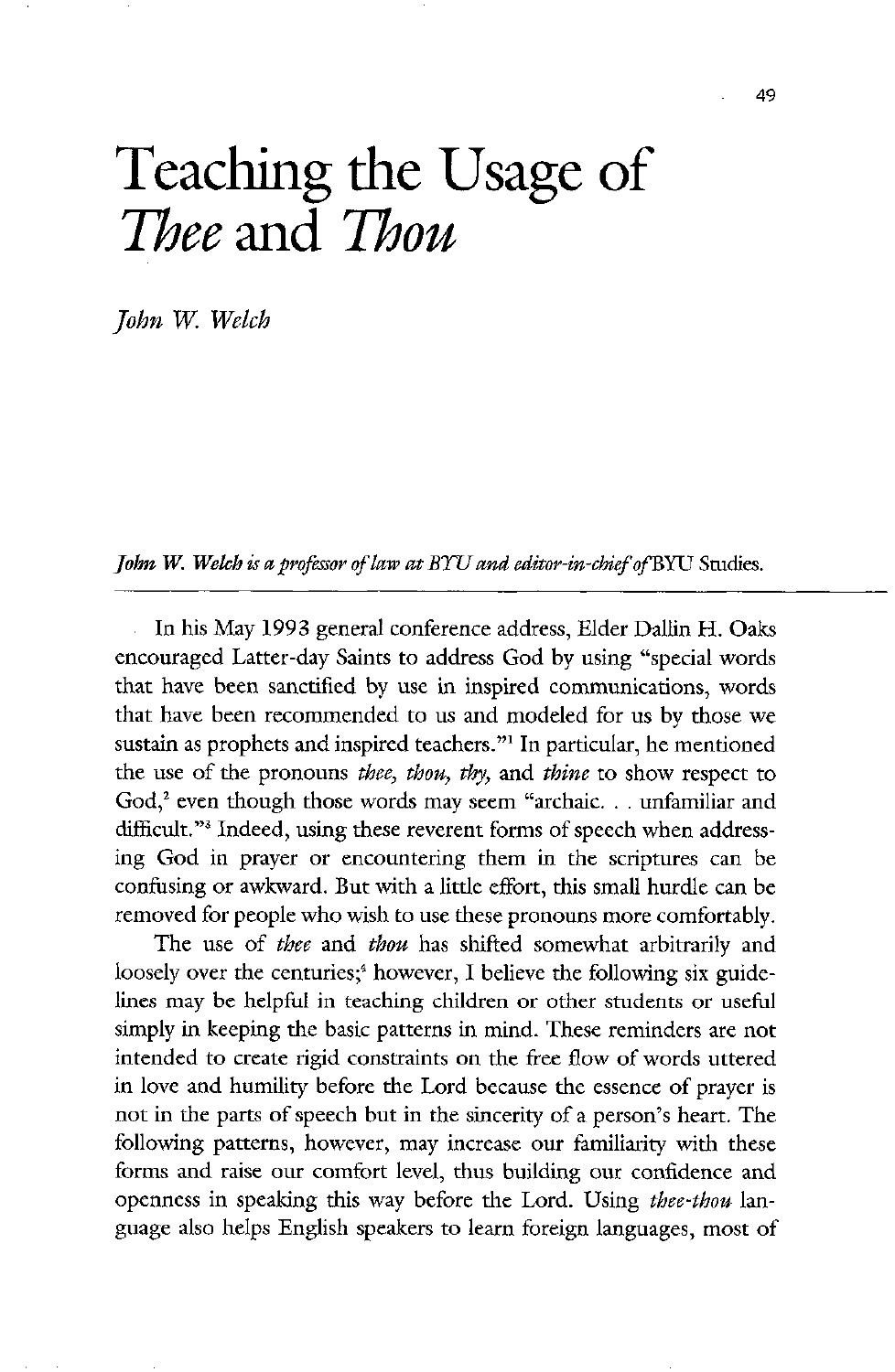which have two forms of *you* that are used in particular circumstances, depending on the local culture

## Guideline 1: Thee is like me. Thy is like my. Thine is like mine.

In other words, in places where it would sound right to use the first-person pronouns me, my, or mine, it is appropriate to use the rhyming second-person forms.

For example, a person would say, "Walk with me." So in speaking of God, one would say, "Walk with thee" (not with thou). Similar pairs illustrate this point further

People thank me.

People thank *thee*.

My mother knows me.

My mother knows thee.

This is  $my$  church.

This is *thy* church.

The glory be *mine*.

The glory be *thine*.

Indeed, when praying, we can formulate a thought negatively in the first person and then resolve it positively in the second person with respect to God:

That they will glorify not me, but thee.

Not *my* will, but *thy* will be done.

The thanks be not *mine*, but *thine*.

Obviously, more is at work in improving our language than mechanically mastering an archaic form of speech. Thinking "not me, but thee" and "not my, but thy" can shift our attention away from ourselves and to our Father in Heaven. Speaking this way in prayer also reinforces the close relationship that god desires to foster between us and Him, the *me* and *thee*.

# Guideline 2: Use *thine* instead of thy when the next word starts with a vowel.

These cases are exceptions to the first guideline. Accordingly:  $$ 

thine only son

thy word

thine own word

This rule is similar to what happens in using  $a$  or  $an$ . English usage requires the use of an when the next word begins with a vowel sound: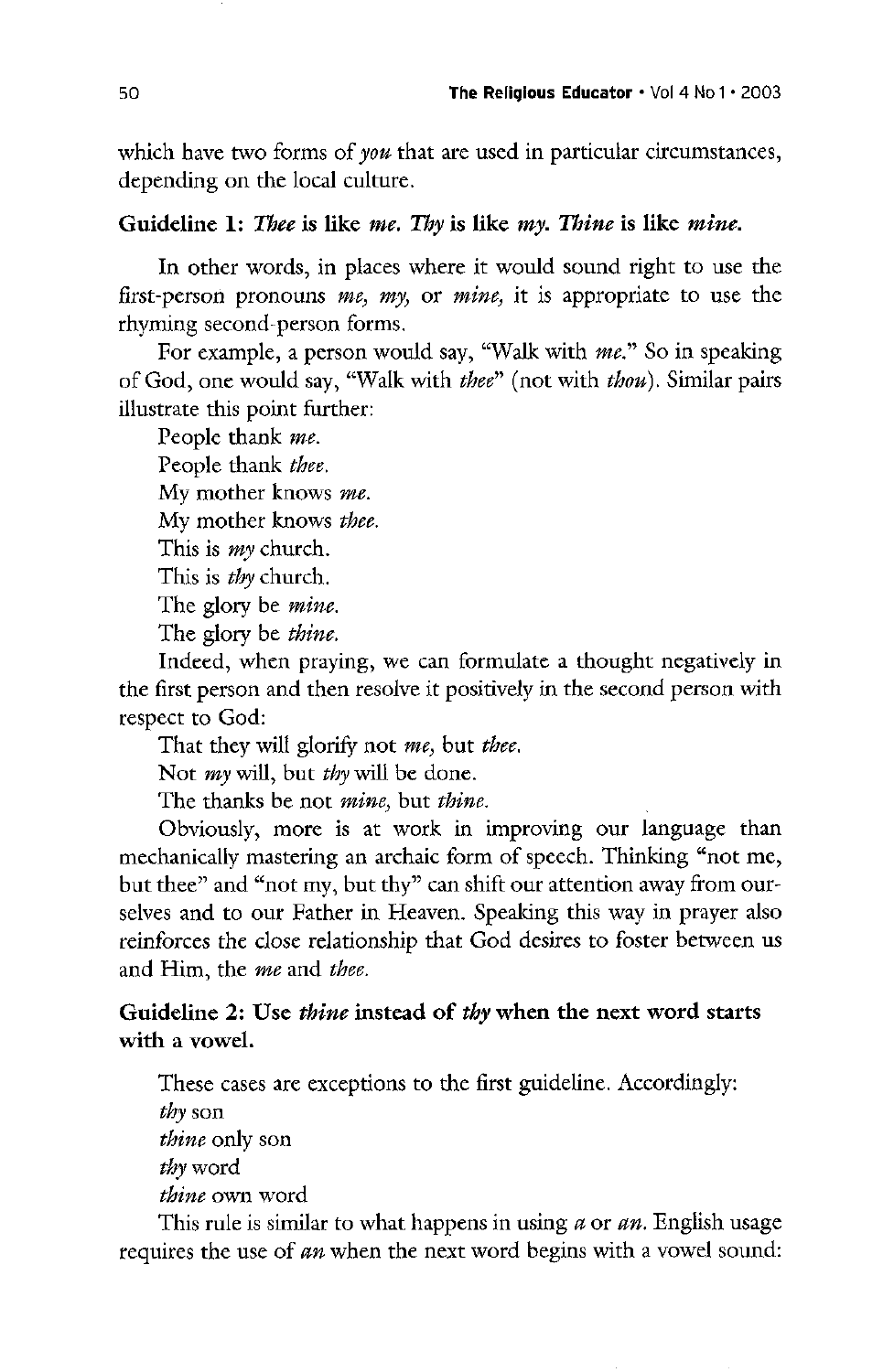Teaching the Usage of Thee and Thou 51

```
a son
an only son
a day
an extraordinary day
```
When the main word begins with an  $h$ , the usage can go either way. The King James Bible treats the initial  $h$  as a vowel, but modern usage is mixed

thy foot *thine* hand (alternatively, *thy* hand) thy mind thine heart (alternatively, thy heart)

Guideline 3: Use thou as the subject of a sentence or of a dependent clause when you would normally use you.

In grammatical terms, thou is the nominative form. This rule is a little more difficult to apply than the first rule because, as the following example shows, the same word you can be used either as a subject  $(in the nominative case)$  or as an object  $(in the acoustic case)$ :

 $\gamma$ *ou* love us, and we love *you*.

The first you is doing the loving; the second you refers to the one who is loved. This becomes:

Thou lovest us (Guideline 3), and we love thee (Guideline 1).

Note the similarity in spelling between you and thou, even though the  $\omega u$  is pronounced differently. The two words are closely related (through the German  $du$ ). This third rule is further illustrated by other examples

 $I$  am here. Thou art here.  $I$  see. Thou seest.  $\gamma$ *ou* know our needs. Thou knowest our needs.  $\gamma$ *ou* have given us. Thou hast given us.

# Guideline 4: Use ye as the plural equivalent of thou.

The word ye is not likely to be used in prayers, but it appears frequently in scripture.<sup>5</sup> For example, when Jesus instructs individuals how to pray alone in their closets, He says, "When thou prayest." When He instructs people regarding group prayers, He says, "After this manner therefore pray ye"  $(3$  Nephi 13:6, 9).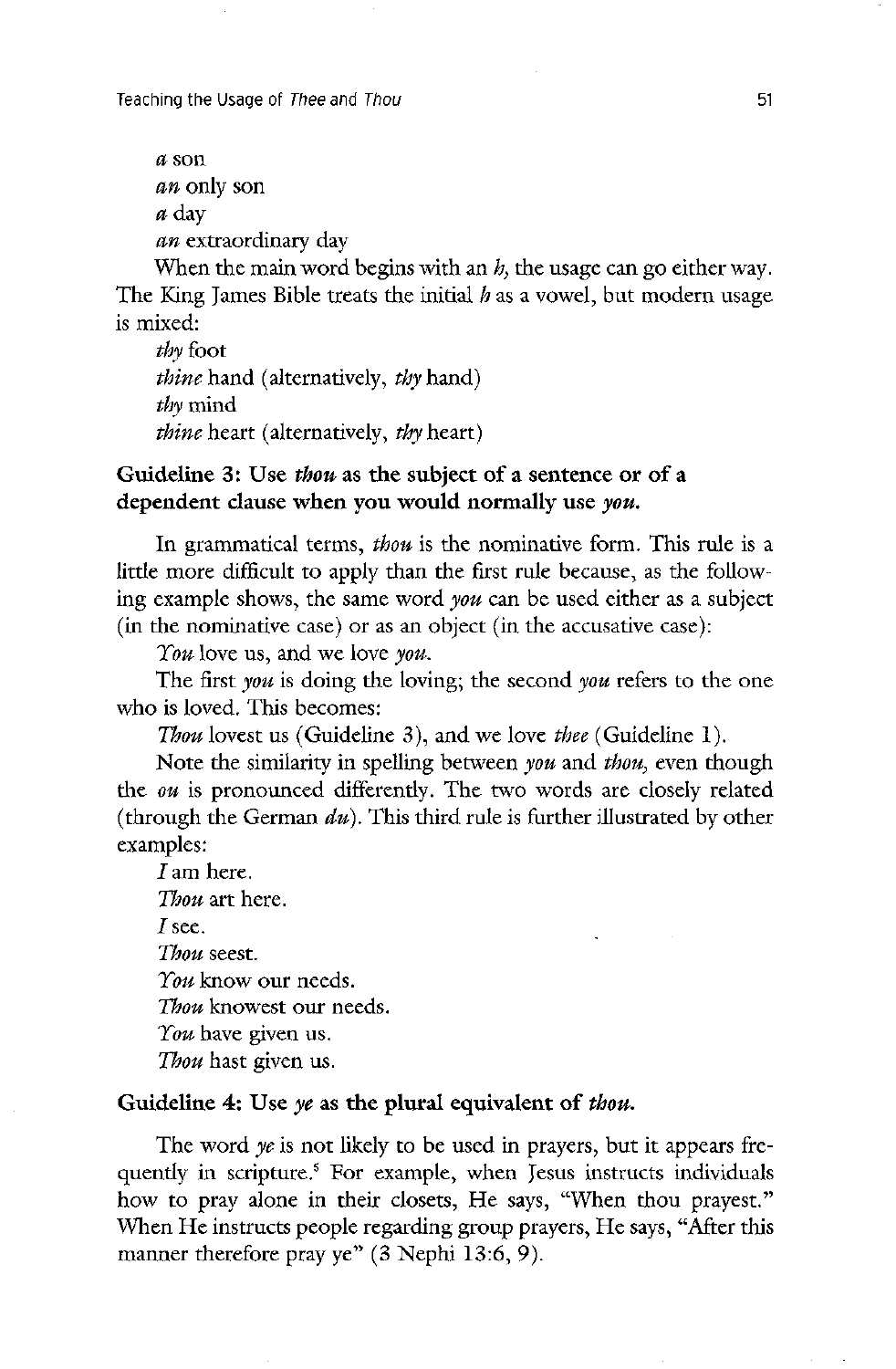Guideline 5: When thou is the subject, the indicative verb ends in -st or  $-t$ .

For example: you have thou *hast* you *had* thou *hadst* you would thou *wouldst* (or *wouldest*) you should thou shouldst (or shouldest) you know thou knowest you love thou *lovest* A simple  $-t$  is added to the end of some English verbs where the  $s$ sound has dropped out

you will thou  $\textit{wilt}$  (not  $\textit{willst}$ )

you are

thou  $\textit{art}$  (not  $\textit{arst}$ )

Other verbs remain the same as in normal speech.<sup>6</sup> Even a verb in the imperative mood with thou as the subject does not change: "Father, glorify thou me with thine own self" (John  $17:5$ ).

One of the best ways to learn to appreciate the rhythm and distinctive sound of *thee-thou* language is to read the scriptures out loud. Especially rich is the entire chapter of John 17, where Jesus prays to the Father. The King James translation renders Jesus' words:

I have finished the work which thou gavest me.

They have believed that *thou didst send* me.

I pray not that *thou shouldest take* them out of the world.

Sanctify them through *thy* truth.

That the world may know that *thou hast sent* me, and *hast loved* them, as thou *hast loved* me.

Guideline 6: When the word *who* stands in place of *thou* or refers to God, the verb that follows may likewise end in -st or -t.

Our Father, [thou] who *art* in heaven.

But this usage is flexible. For example, in the sacrament hymn we sing, "O God the Eternal Father, who *dwells* (not *dwellst*) amid the sky."<sup>7</sup>